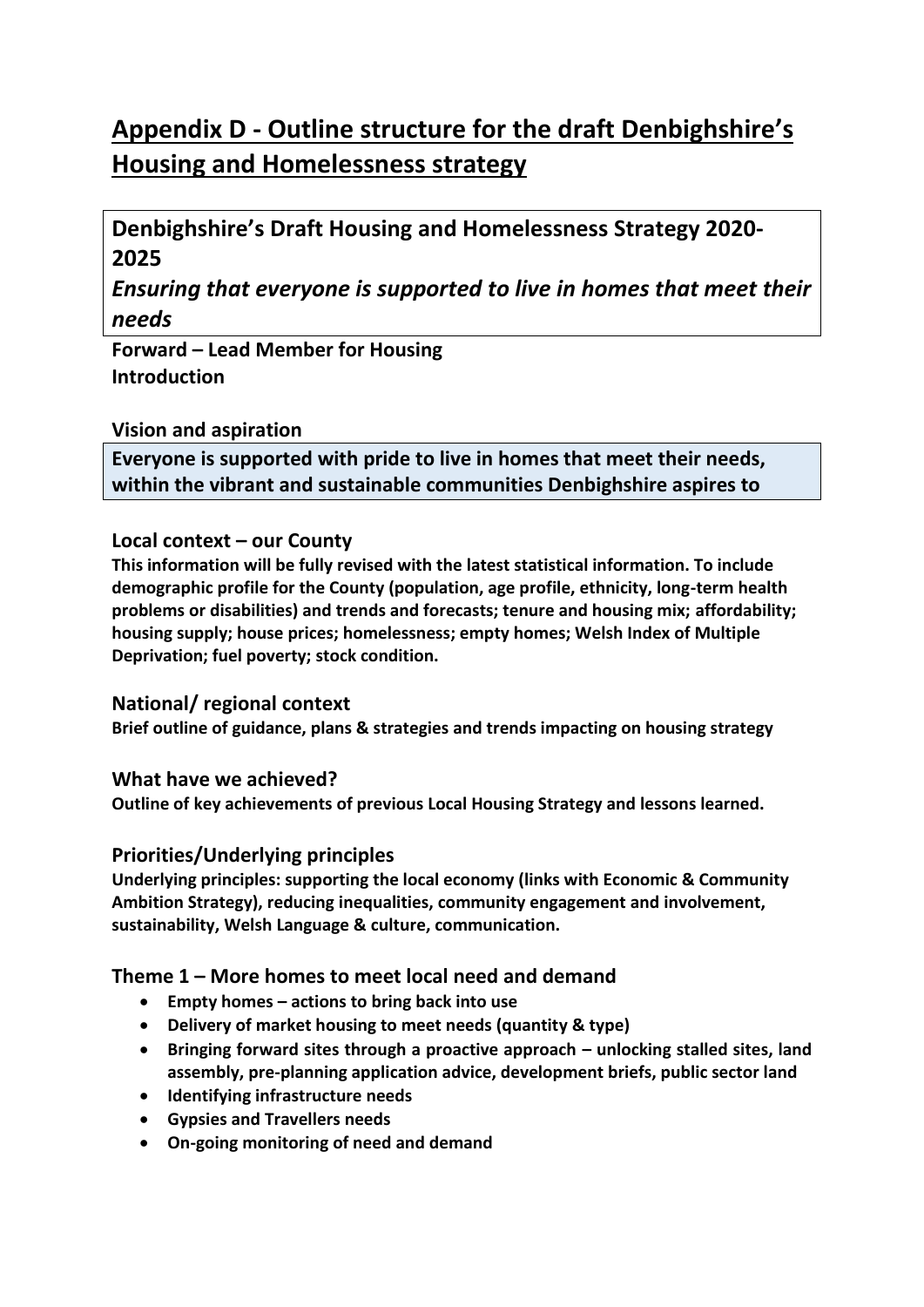# **Theme 2 – Creating a supply of affordable homes**

- **Review of affordable housing policy**
- **On-going monitoring of housing market & needs**
- **Set targets for affordable housing delivery**
- **How to support public sector delivery**
- **How to support private sector delivery**
- **New models for delivery & for funding**
- **Links to Economic Ambition Strategy & improved income levels**

#### **Theme 3 – Ensuring safe and healthy homes**

- **Welsh Housing Quality Standards**
- **Private rented sector - Landlord registration and licensing**
- **Space standards and design – lifetime homes**
- **Fuel poverty**
- **Enforcement – standards in private sector, licensing & inspection of HMOs, local initiatives**
- **Disabled facilities grants & other assistance**

#### **Theme 4 – Preventing and addressing homelessness**

- **Homelessness prevention and housing options**
- **Opportunities and options for young people**
- **Advice and support**
- **•** Single Access Route to Housing

### **Theme 5 – Supporting people and sustainable communities**

- **Address ageing population issues**
- **Vulnerable tenants/households**
- **Employment & training – apprenticeships**
- **Community engagement**
- **Environmental improvements**
- **Eyesore sites**

#### **Delivery**

**Resources Monitoring Governance, Implementation & Review** 

#### **Appendices:**

- **Detailed local statistics**
- **National & Regional context – detail**
- **Glossary**